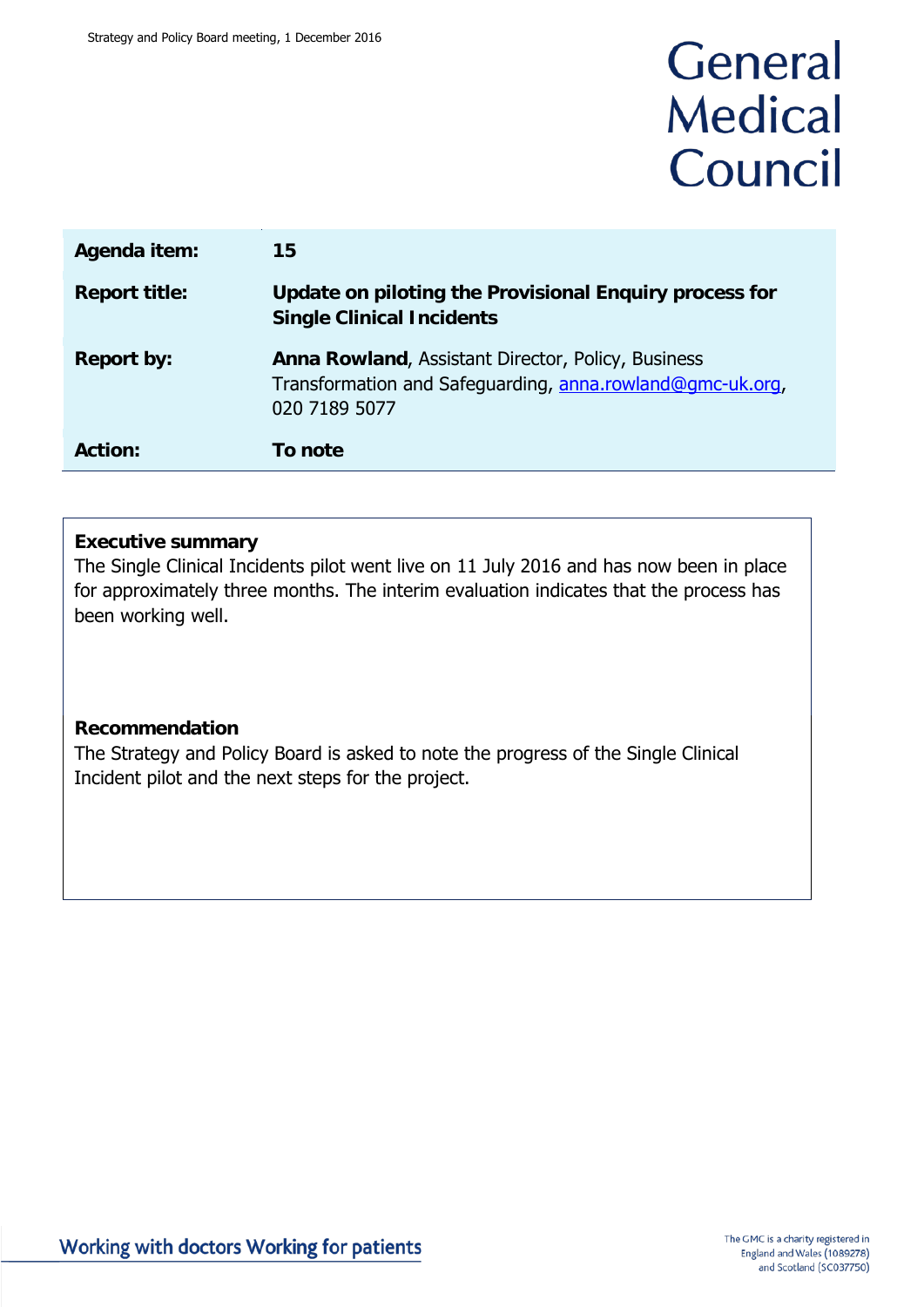## **Background**

- **1** The initial Provisional Enquiry (PE) process was piloted from November 2014 to September 2015. In that time, 252 PEs were opened. Of these 76% (136) were closed after the PE, and 24% (44) were referred for a Stream 1 investigation. The median time to close a case in provisional enquiry is 63 days, as opposed to 245 days in Stream 1. Following the success of the pilot, in July 2015 the Board agreed that it should be rolled out.
- **2** Following the success of the initial PE pilot and roll out, the Board approved a second phase to streamline the way that we investigate 'single clinical incidents' (SCIs) and 'single clinical concerns' (SCCs). Rather than following the initial process, it was agreed that we should follow a bespoke PE process where we initially seek information from the doctor's Responsible Officer (including a copy of a local investigation report) in order to make a more informed triage decision about whether to open an investigation.
- **3** It was agreed that the initial focus should be on 'single clinical incidents', (i.e. incidents consisting of only a single point of contact between a doctor and patient) and the subsequent phase will include 'single clinical concerns' (i.e. concerns relating to more than one point of contact, but only a single issue or course of treatment).
- **4** It is hoped that the pilot will;
	- **a** Reduce the impact on doctors of opening unnecessary investigations.
	- **b** Speed up the handling of single clinical incidents and concerns.
	- **c** Enable us to respond to complaints more effectively and proportionately.
	- **d** Reduce the number of cases closed following a full investigation with no action being taken against the doctor.

## Progress to date

- **5** The single clinical incident phase of the pilot was launched on 11 July 2016 and has now been in place for approximately three months. At the time of writing this paper, 56 enquiries have been considered suitable for inclusion within the pilot. The service target for concluding these enquiries is 49 days.
- **6** Of the 56 enquiries put into the pilot, 18 have now been through and completed the pilot process; 11 of those enquiries have been closed with no further action and the remaining seven enquiries have been promoted to a Stream 1 investigation. The other 38 enquiries are still in progress. As planned, after two months an interim